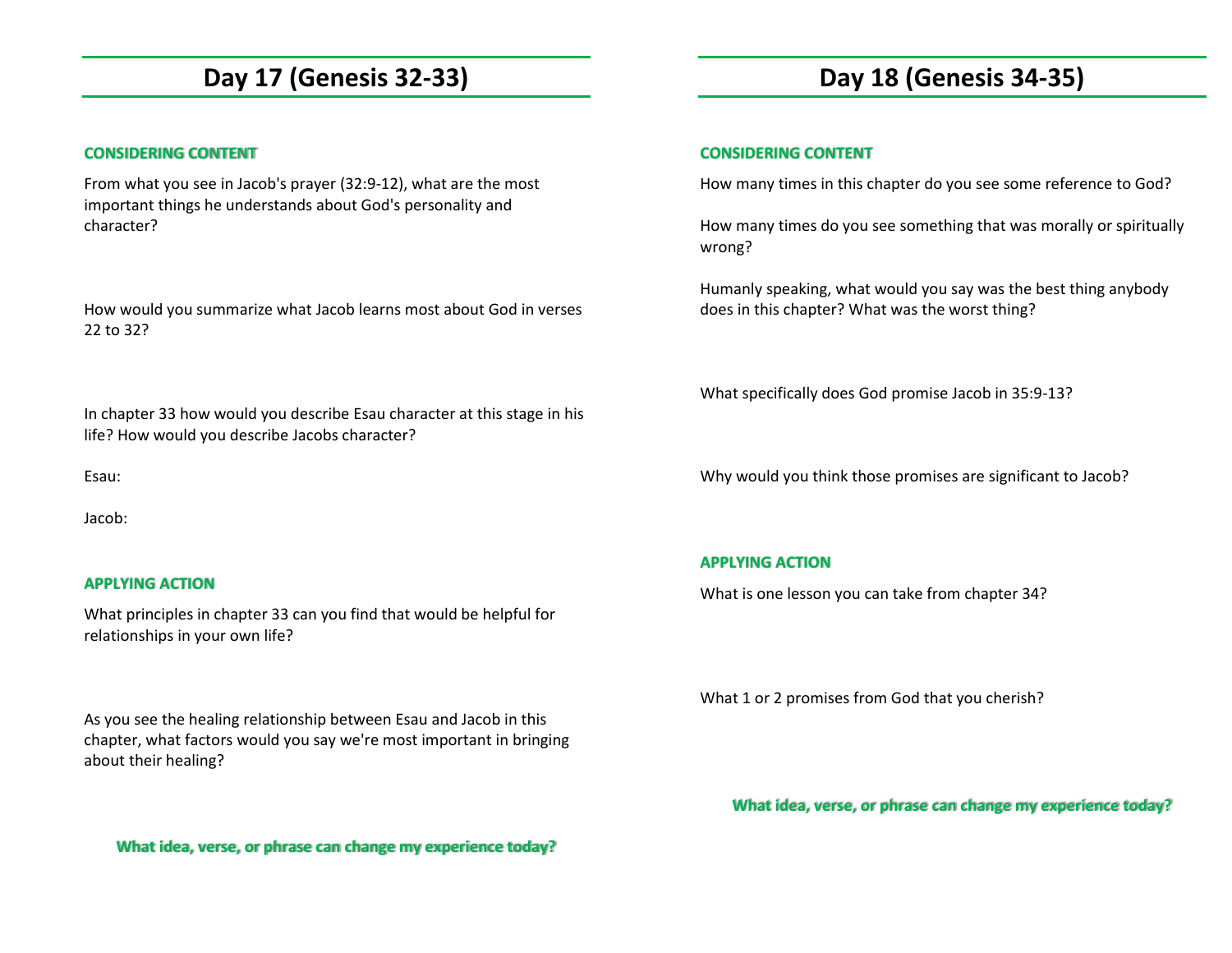### **Day 19 (Genesis 36-37)**

### **CONSIDERING CONTENT**

Chapter 36 is not exciting to read…why do you think it is there?

What factors led to the division of Joseph and his brothers?

What do you learn in this chapter about Jacobs character?

What do you learn in this chapter about Joseph character?

How would you describe both Reuben and Judah as leaders with their brothers?

### **APPLYING ACTION**

What does this chapter teach us about jealousy?

What are some lessons you can apply from this chapter to our family relationships?

# **Day 20 (Genesis 38-40)**

### **CONSIDERING CONTENT**

What examples do we see of Judah's hypocrisy in chapter 38?

What would you say is the major point God is making by including this chapter in the Bible?

What practical things does Joseph do to avoid temptation and sin with Potiphar's wife?

Think about Joseph emotions in chapter 40, how would you describe his ups and downs? How do you think he felt towards God at different points in the story?

### **APPLYING ACTION**

Can you think of situations where you have been feeling forgotten? How do you respond and where does God fit in at those times?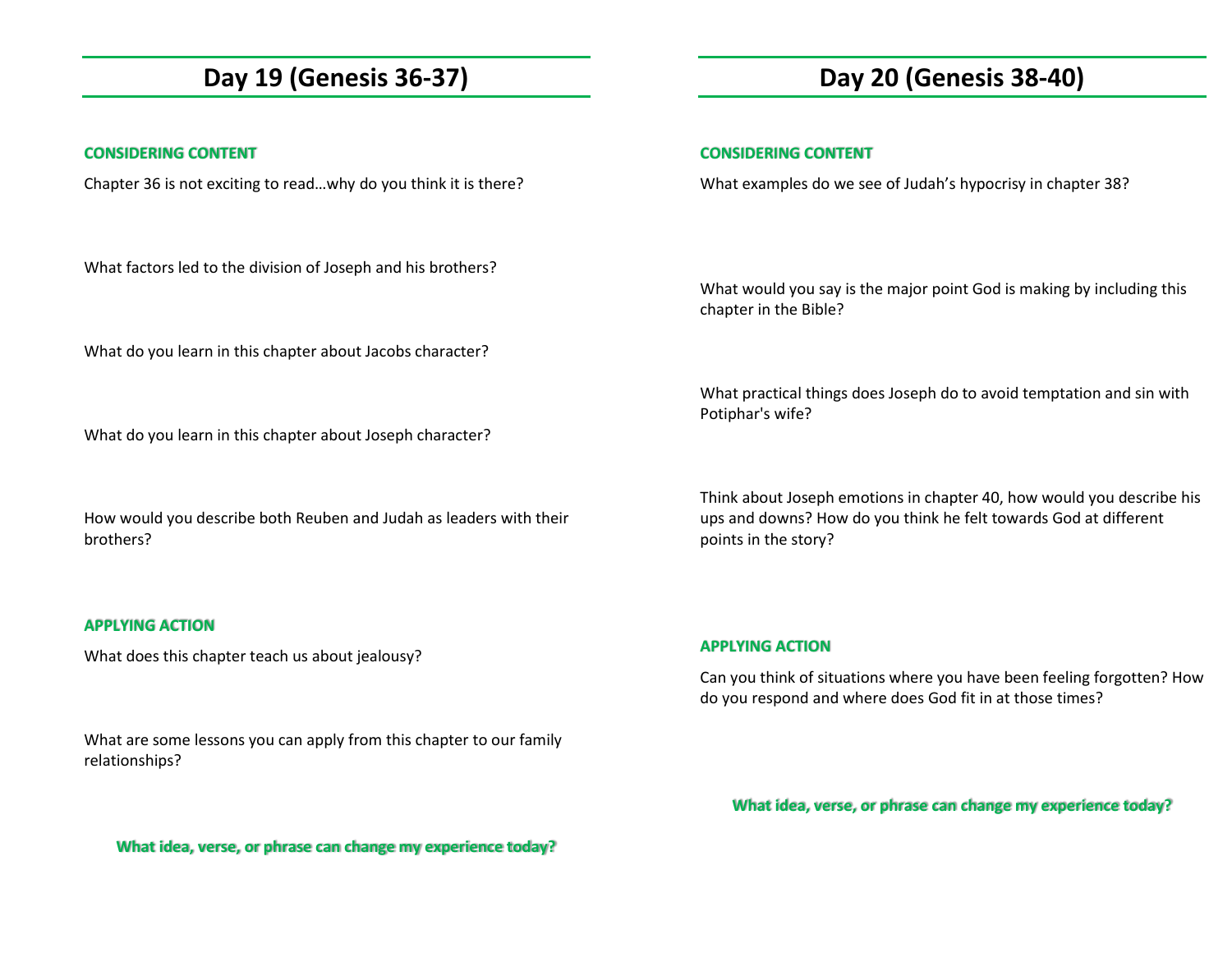## **Day 21 (Genesis 41-42)**

### **CONSIDERING CONTENT**

How many times and in what different ways does Joseph acknowledge God in ch. 41?

Joseph begins to really live as an Egyptian with the rings, robes, chariot, name change, and even a native wife. Why do you think he is not disciplined by God for taking a native wife? And do you think he needed to become Egyptian to be effective in his role?

### How do you see God's sovereign hand throughout your reading today? (Sovereign means he is the ruler and in control)

Why do you think Joseph chose not to immediately reveal himself to his brothers?

### **APPLYING ACTION**

What are some areas where you need to let God be in control? Take a moment to pray about those things and give them to God.

**What idea, verse, or phrase can change my experience today?**

# **Day 22 (Genesis 43-44)**

### **CONSIDERING CONTENT**

Judah again takes a leadership role with his brothers. Based on his conversation with his father in chapter 43, how would you describe their relationship?

Joseph still does not reveal himself to his brothers, but it is affecting him emotionally. Why do you think he is still waiting?

What is Judah's role when the brothers are confronted regarding the silver cup in the sack?

### **APPLYING ACTION**

Judah backs up what he told his father and tries to do the right thing. Do you feel that you back up your words with the right actions?

Remember Judah's hypocrisy earlier in your readings and now here he is trying to do the right thing. Are you seeing change in your own life? Is there an area where you need to improve upon?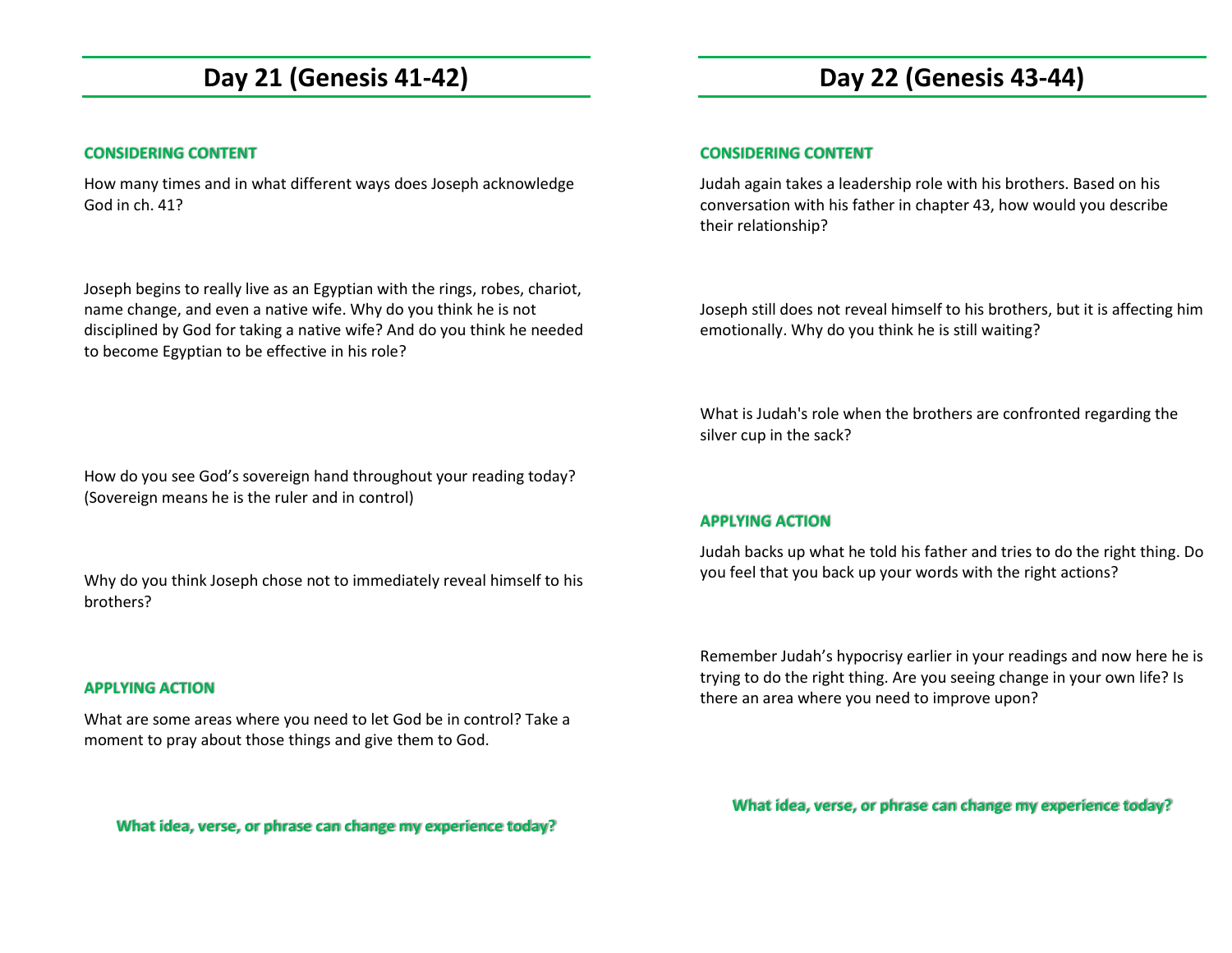### **Day 23 (Genesis 45-47:12)**

### **CONSIDERING CONTENT**

Joseph finally reveals himself. Why does he reveal himself? (Hint? 45:1)

What does Joseph tell his brothers to put their minds at ease regarding what happened (verse 7-11)?

God prepares Jacob. What specifically does he promise Jacob (46:3-4)?

What is Joseph's plan for his family that he shares at the end of chapter 46?

Again, note God sovereign hand on everything going on. Who do you think had the best perspective that God was in control? Why?

### **APPLYING ACTION**

How does your knowledge that God is sovereign affect your life perspective – truthfully?

**What idea, verse, or phrase can change my experience today?**

### **Day 24 (Genesis 47:13-48)**

#### **CONSIDERING CONTENT**

Joseph's plan seems harsh, but what was the people's response (47:25)?

What do verses 28-31 reveal about the relationship between Jacob and Joseph?

Consider the last words of chapter 47 regarding Jacob/Israel - what insight do you observe?

What other insight can you offer about Jacob's relationship with God after reading chapter 48?

### **APPLYING ACTION**

What can you apply from this reading to help your relationship with the Lord?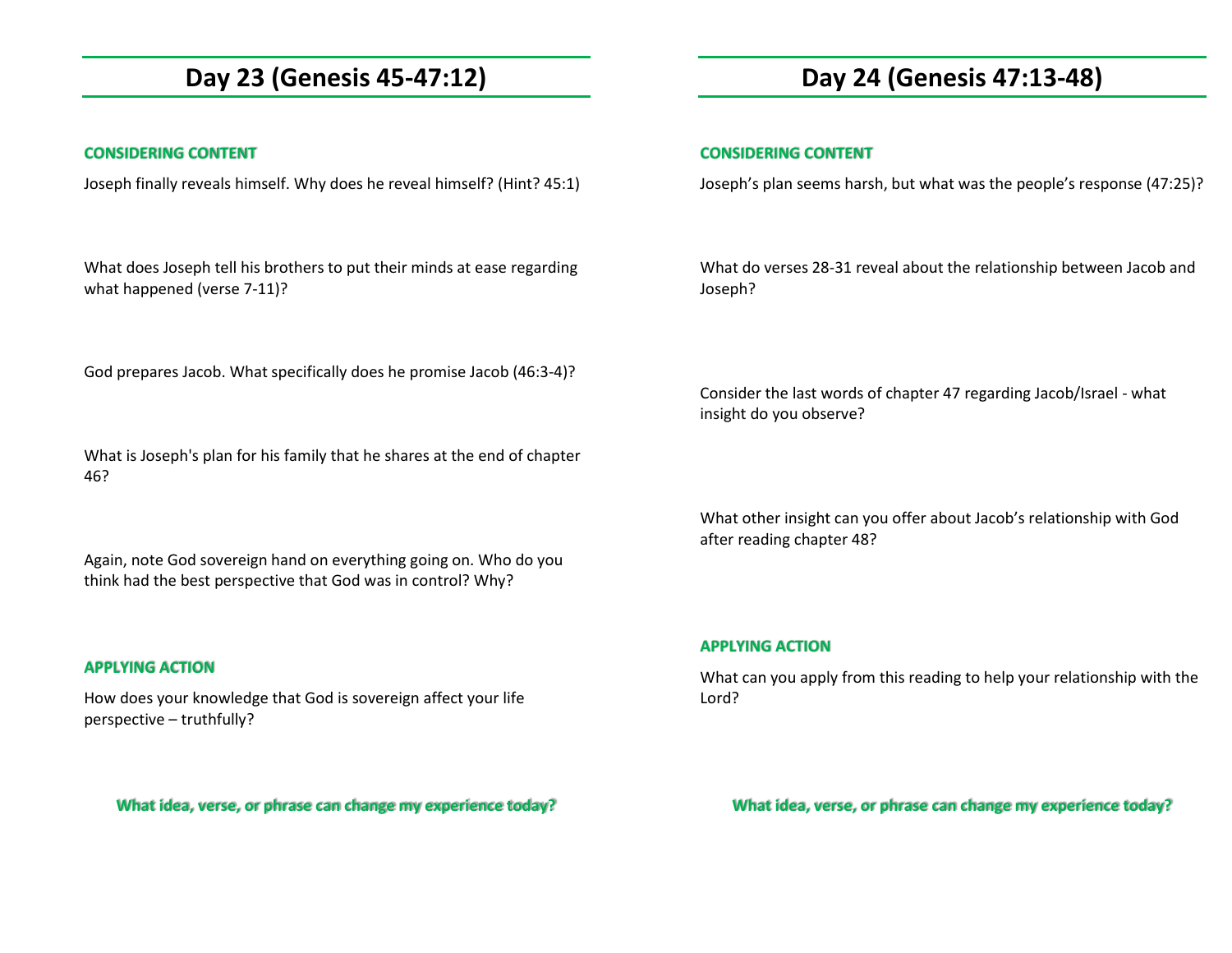### **Day 25 (Genesis 49-50)**

### **CONSIDERING CONTENT**

Pay special attention to verse 1 and 28 (ch. 49)? What is it that Jacob wants his sons to understand? And what does he do?

Why was it important for Jacob's sons to hear and understand the things Jacob tells them?

What impresses you most about Joseph after his father's death?

Why do you think Joseph cries (50:17)?

What last thing does Joseph does for his brothers before he dies and why was it important enough to him to declare it before death?

### **APPLYING ACTION**

When you die, if you have the opportunity, what would you say to those at your bedside?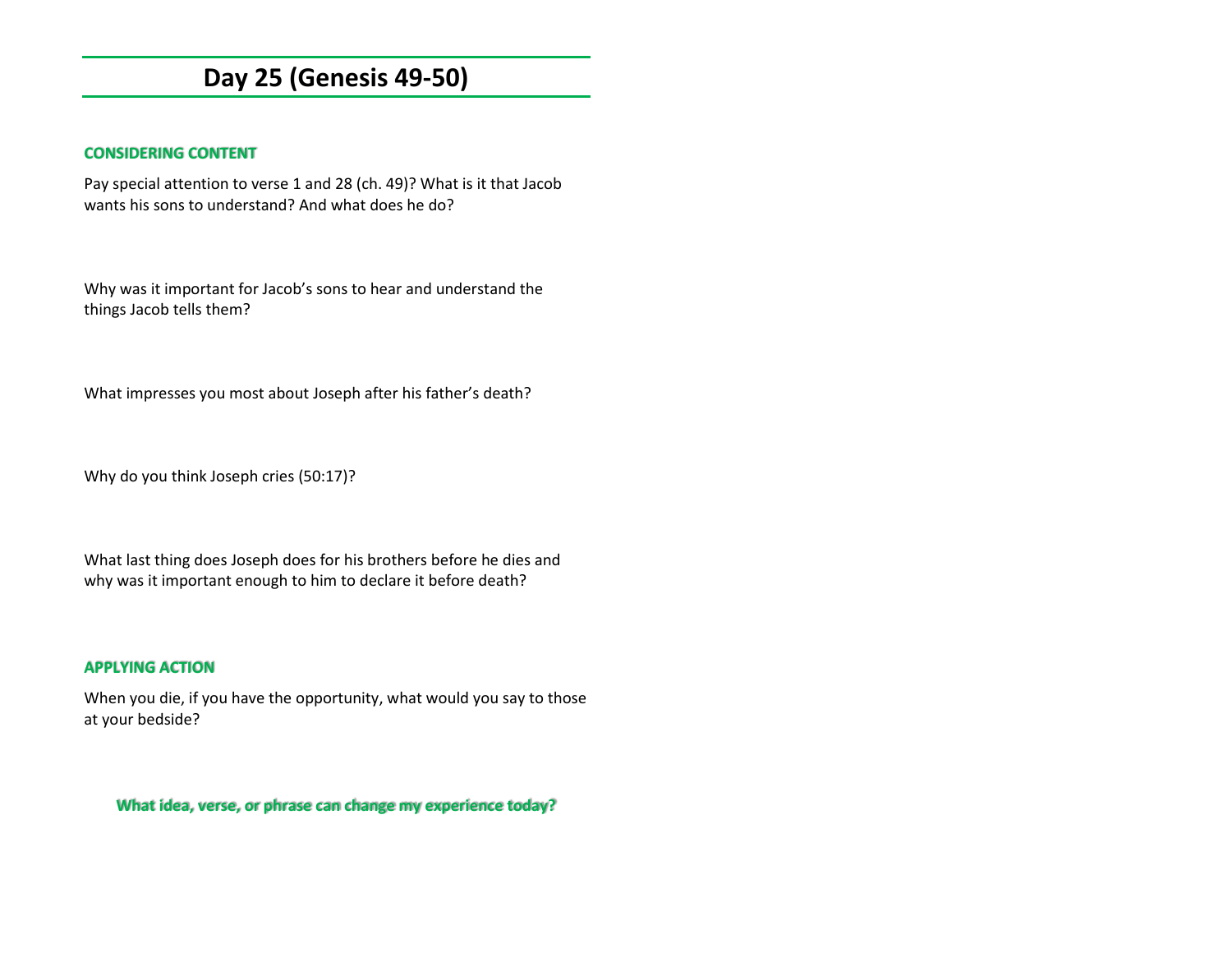# THE 100 DAY ADVENTURE

### **Exodus - NIV Study Bible Outline**

- Prologue [\(chs. 1](https://www.biblica.com/bible/?osis=NIV:Exod.1-Exod.2)–2)
	- o Israel Blessed and Oppressed [\(ch. 1\)](https://www.biblica.com/bible/niv/exodus/1/)
	- o A Deliverer Prepared [\(ch. 2\)](https://www.biblica.com/bible/niv/exodus/2/)
		- Infant Moses spared [\(2:1](https://www.biblica.com/bible/?osis=NIV:Exod.2.1-Exod.2.10)-10)
		- Mature Moses' escape from Egypt ([2:11](https://www.biblica.com/bible/?osis=NIV:Exod.2.11-Exod.2.25)–25)
- God's Deliverance of Israel [\(chs. 3](https://www.biblica.com/bible/?osis=NIV:Exod.3.1-Exod.12.13)–18)
	- o The Deliverer Called [\(ch. 3\)](https://www.biblica.com/bible/niv/exodus/3/)
	- o The Deliverer's Objections and Disqualifications Overcome ([ch. 4\)](https://www.biblica.com/bible/niv/exodus/4/)
	- o Unsuccessful Attempts to Deliver (5:1—[6:12\)](https://www.biblica.com/bible/?osis=NIV:Exod.5.1-Exod.6.12)
		- Oppression made more harsh [\(5:1](https://www.biblica.com/bible/?osis=NIV:Exod.5.1-Exod.5.21)–21)
		- Promise of deliverance renewed [\(5:22](https://www.biblica.com/bible/?osis=NIV:Exod.5.22-Exod.6.12)-6:12)
	- o The Deliverers Identified [\(6:13](https://www.biblica.com/bible/?osis=NIV:Exod.6.13-Exod.6.27)–27)
	- o Judgment of Plagues on Egypt (6:28—[11:10\)](https://www.biblica.com/bible/?osis=NIV:Exod.6.28-Exod.11.10)
		- Deliverer's commission renewed ([6:28](https://www.biblica.com/bible/?osis=NIV:Exod.6.28-Exod.7.7)–7:7)
		- Presenting the signs of divine authority [\(7:8](https://www.biblica.com/bible/?osis=NIV:Exod.7.8-Exod.7.13)–13)
		- First plague: water turned to blood [\(7:14](https://www.biblica.com/bible/?osis=NIV:Exod.7.14-Exod.7.24)–24)
		- Second plague: frogs [\(7:25](https://www.biblica.com/bible/?osis=NIV:Exod.7.25-Exod.8.15)–8:15)
		- Third plague: gnats  $(8:16-19)$  $(8:16-19)$
		- Fourth plague: flies [\(8:20](https://www.biblica.com/bible/?osis=NIV:Exod.8.20-Exod.8.32)–32)
		- Fifth plague: against livestock  $(9:1-7)$  $(9:1-7)$
		- Sixth plague: boils  $(9:8-12)$  $(9:8-12)$
		- Seventh plague: hail [\(9:13](https://www.biblica.com/bible/?osis=NIV:Exod.9.13-Exod.9.35)–35)
		- Eighth plague: locusts  $(10:1-20)$  $(10:1-20)$
		- Ninth plague: darkness [\(10:21](https://www.biblica.com/bible/?osis=NIV:Exod.10.21-Exod.10.29)–29)
		- Tenth plague announced: death of the firstborn [\(ch. 11\)](https://www.biblica.com/bible/niv/exodus/11/)
	- o The Passover [\(12:1](https://www.biblica.com/bible/?osis=NIV:Exod.12.1-Exod.12.28)–28)
	- o The Exodus from Egypt [\(12:29](https://www.biblica.com/bible/?osis=NIV:Exod.12.29-Exod.12.51)–51)
	- o The Consecration of the Firstborn [\(13:1](https://www.biblica.com/bible/?osis=NIV:Exod.13.1-Exod.13.16)–16)
- $\circ$  Crossing the "Red Sea" (13:17-[15:21\)](https://www.biblica.com/bible/?osis=NIV:Exod.13.17-Exod.15.21)
	- Deliverance at the "Red Sea" (13:17–[14:31\)](https://www.biblica.com/bible/?osis=NIV:Exod.13.17-Exod.14.31)
	- Song at the sea  $(15:1-21)$  $(15:1-21)$
- $\circ$  Journey to Sinai [\(15:22](https://www.biblica.com/bible/?osis=NIV:Exod.15.22-Exod.18.27) 18:27)
	- The waters of Marah [\(15:22](https://www.biblica.com/bible/?osis=NIV:Exod.15.22-Exod.15.27)–27)
	- The manna and the quail [\(ch. 16\)](https://www.biblica.com/bible/niv/exodus/16/)
	- The waters of Meribah [\(17:1](https://www.biblica.com/bible/?osis=NIV:Exod.17.1-Exod.17.7)–7)
	- The war with Amalek  $(17:8-16)$  $(17:8-16)$
	- Basic administrative structure [\(ch. 18\)](https://www.biblica.com/bible/niv/exodus/18/)
- Covenant at Sinai [\(chs. 19](https://www.biblica.com/bible/?osis=NIV:Exod.19-Exod.24)–24)
	- o The Covenant Proposed [\(ch. 19\)](https://www.biblica.com/bible/niv/exodus/19/)
	- o The Decalogue [\(20:1](https://www.biblica.com/bible/?osis=NIV:Exod.20.1-Exod.20.17)–17)
	- o The Reaction of the People to God's Fiery Presence ([20:18](https://www.biblica.com/bible/?osis=NIV:Exod.20.18-Exod.20.21)–21)
	- o The Book of the Covenant [\(20:22](https://www.biblica.com/bible/?osis=NIV:Exod.20.22-Exod.23.33)—23:33)
		- Prologue [\(20:22](https://www.biblica.com/bible/?osis=NIV:Exod.20.22-Exod.20.26)–26)
		- $\blacksquare$  Laws on slaves [\(21:1](https://www.biblica.com/bible/?osis=NIV:Exod.21.1-Exod.21.11)-11)
		- $\blacksquare$  Laws on homicide [\(21:12](https://www.biblica.com/bible/?osis=NIV:Exod.21.12-Exod.21.17)-17)
		- Laws on bodily injuries [\(21:18](https://www.biblica.com/bible/?osis=NIV:Exod.21.18-Exod.21.36)-32)
		- Laws on property damage  $(21:33-22:15)$  $(21:33-22:15)$
		- Laws on society [\(22:16](https://www.biblica.com/bible/?osis=NIV:Exod.22.16-Exod.22.31)-31)
		- Laws on justice and neighborliness [\(23:1](https://www.biblica.com/bible/?osis=NIV:Exod.23.1-Exod.23.9)–9)
		- Laws on sacred seasons [\(23:10](https://www.biblica.com/bible/?osis=NIV:Exod.23.10-Exod.23.19)–19)
		- Epilogue [\(23:20](https://www.biblica.com/bible/?osis=NIV:Exod.23.20-Exod.23.33)–33)
	- o Ratification of the Covenant [\(ch. 24\)](https://www.biblica.com/bible/niv/exodus/24/)
- God's Royal Tent in Israel ([chs. 25](https://www.biblica.com/bible/?osis=NIV:Exod.25.1-Exod.32.7)–40)
	- o Instructions concerning the Royal Tent [\(chs.](https://www.biblica.com/bible/?osis=NIV:Exod.25-Exod.31) 25–31)
		- Collection of the materials [\(25:1](https://www.biblica.com/bible/?osis=NIV:Exod.25.1-Exod.25.9)–9)
		- Furnishings of the tent [\(25:10](https://www.biblica.com/bible/?osis=NIV:Exod.25.10-Exod.25.40)–40)
			- Ark and atonement cover [\(25:10](https://www.biblica.com/bible/?osis=NIV:Exod.25.10-Exod.25.22)–22)
			- Table of the bread of the Presence [\(25:23](https://www.biblica.com/bible/?osis=NIV:Exod.25.23-Exod.25.30)–30)
			- $\Box$  Gold lampstand [\(25:31](https://www.biblica.com/bible/?osis=NIV:Exod.25.31-Exod.25.40)-40)